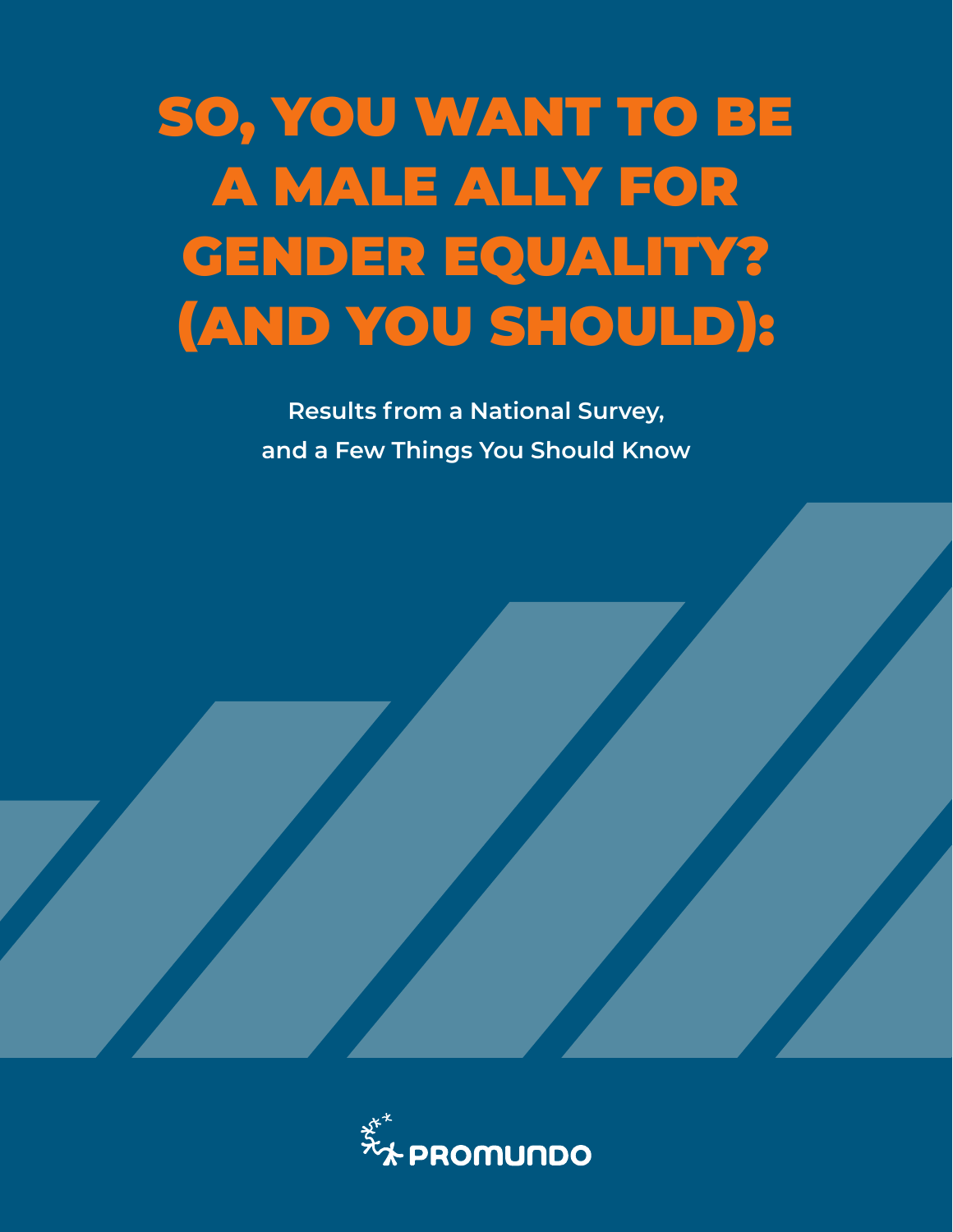The primary authors of this research brief are Christopher Hook, Gary Barker, and Alexa Hassink. Many thanks to those who also contributed: Brian Heilman, Annaick Miller, and Wayne Shields.

Promundo offers sincere thanks to Bonobos for their commitment and support that made this study possible.

We would also like to thank Kantar TNS and Greenberg Quinlan Rosner for their high-quality survey and focus group work.

#### **Suggested Citation:**

Promundo-US (2019). So, You Want to be a Male Ally for Gender Equality? (And You Should): Results from a National Survey, and a Few Things You Should Know. Washington, DC: Promundo.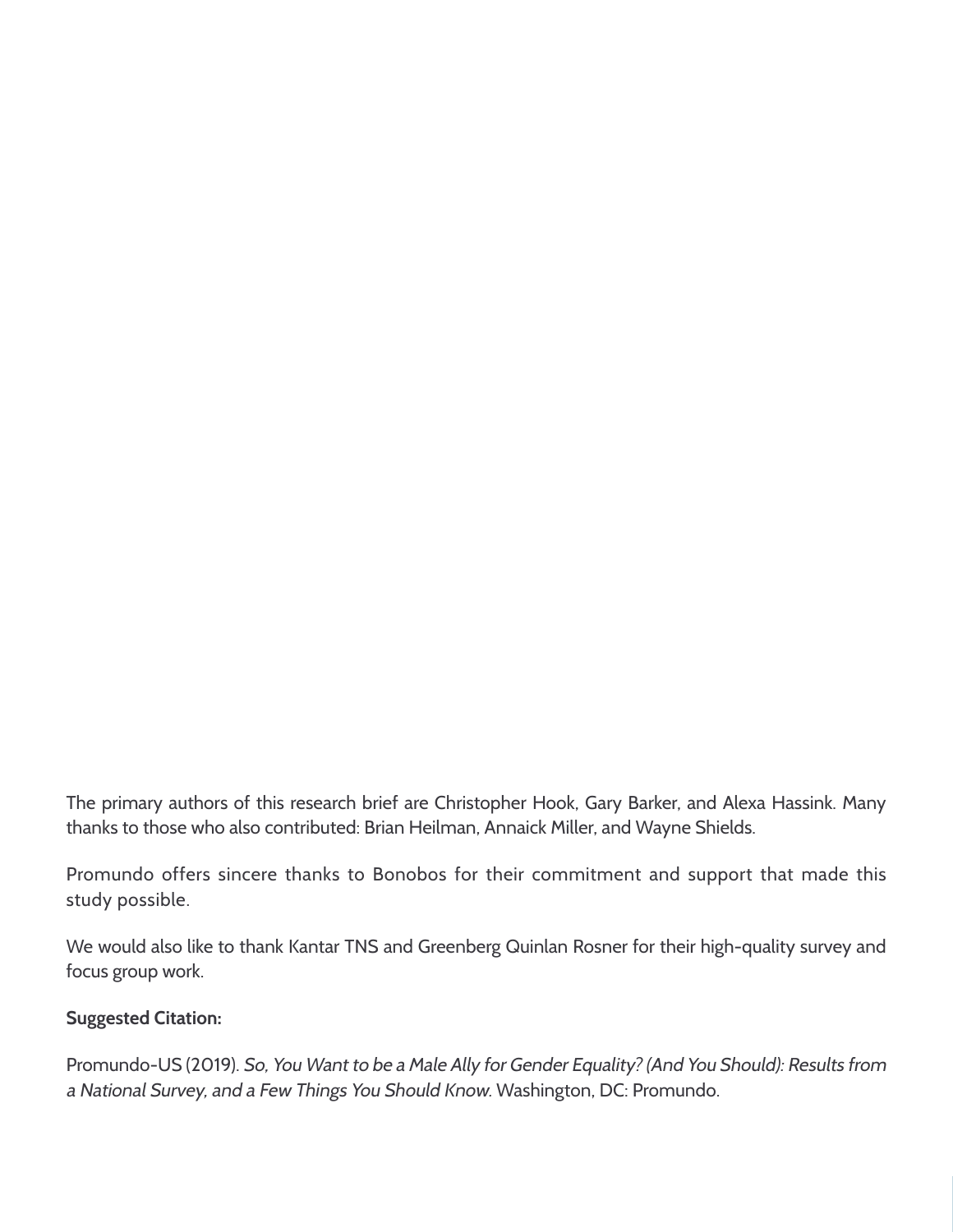# Where to Start?

When it comes to supporting gender equality and women's rights, or even the #MeToo movement,<sup>1</sup> many men believe they're already doing their part, but there is a long way to go before women are fully equal to men – at work, in hiring, salary, benefits, mentoring, and promotion; at home, in the unequal division of childcare and household labor between partners; and in leadership positions.

Real, sustainable change requires men to become full partners and allies in supporting gender equality and in ending discrimination and harassment. It also requires men to understand how various identities (such as race, gender identity, sexual orientation, religion, and ability) impact the equation.

To make progress, there is a need to understand how men are currently responding to calls for gender equality across the domains of leadership, work, and home, as well as how women perceive these responses. What sort of actions are they taking as allies and partners? How do women perceive men's allyship? Where are men succeeding, where are they missing the mark, and why?

# About the Brief

This brief presents nationally representative survey data and insights from US focus group discussions to help answer these questions. Results from the study provide guidance for workplaces seeking to create cultures of respect, equality, and inclusivity and for men seeking to better understand what women want and need from them as allies and to learn constructive ways they can help bring other men on board with gender equality.

This brief uses the terms "men" and "women" to be largely understood as referring to individuals who agree and feel aligned with the gender they were assigned at birth (cisgender). The authors recognize that gender-based inequality and discrimination impact non-binary and transgender individuals with increased frequency and severity.

<sup>1.</sup> The #MeToo hashtag was created by activist Tarana Burke in 2006 to create community and solidarity with women of color around experiences of sexual harassment and assault. In 2017, #MeToo catapulted an issue limited to discussion behind closed doors to the front pages of every major newspaper in the world. According to The Associated Press, the hashtag was shared in more than 12 million posts and reactions in the first 24 hours.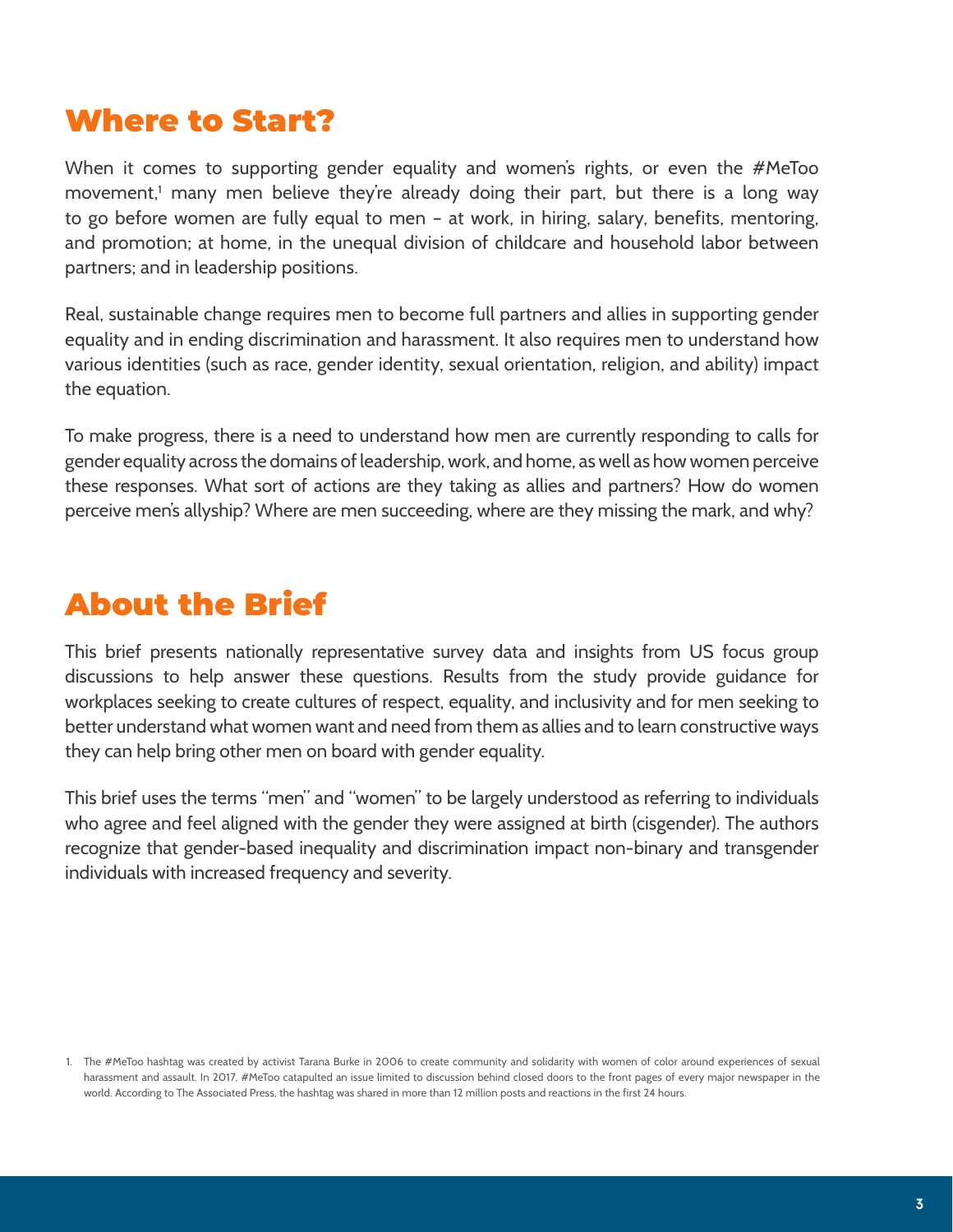# About the Study

Promundo-US, with its survey partner, Kantar TNS, conducted an online survey in February 2019 of 1,201 adults aged 25 to 45 to identify their perceptions, attitudes, and behaviors related to gender equality and harassment at work and at home. The sample was proportional for all regions of the country and all major ethnic groups, and it included 602 women and 599 men. Four participants self-identified as either transgender men or non-binary/third-gender. Approximately 92 percent of the sample identified as heterosexual, with the rest affirming another sexual orientation, including 3.3 percent gay/homosexual, 4.2 percent bisexual, and 1 percent "other." Among the participants, 47.5 percent were parents. Data were analyzed with IBM SPSS Statistics; all comparison data presented are significant at a <.05 value or less. Four focus groups, each with 8-10 people of the same gender, were conducted in January 2019 in Washington, DC, and New York City with same-gender groups.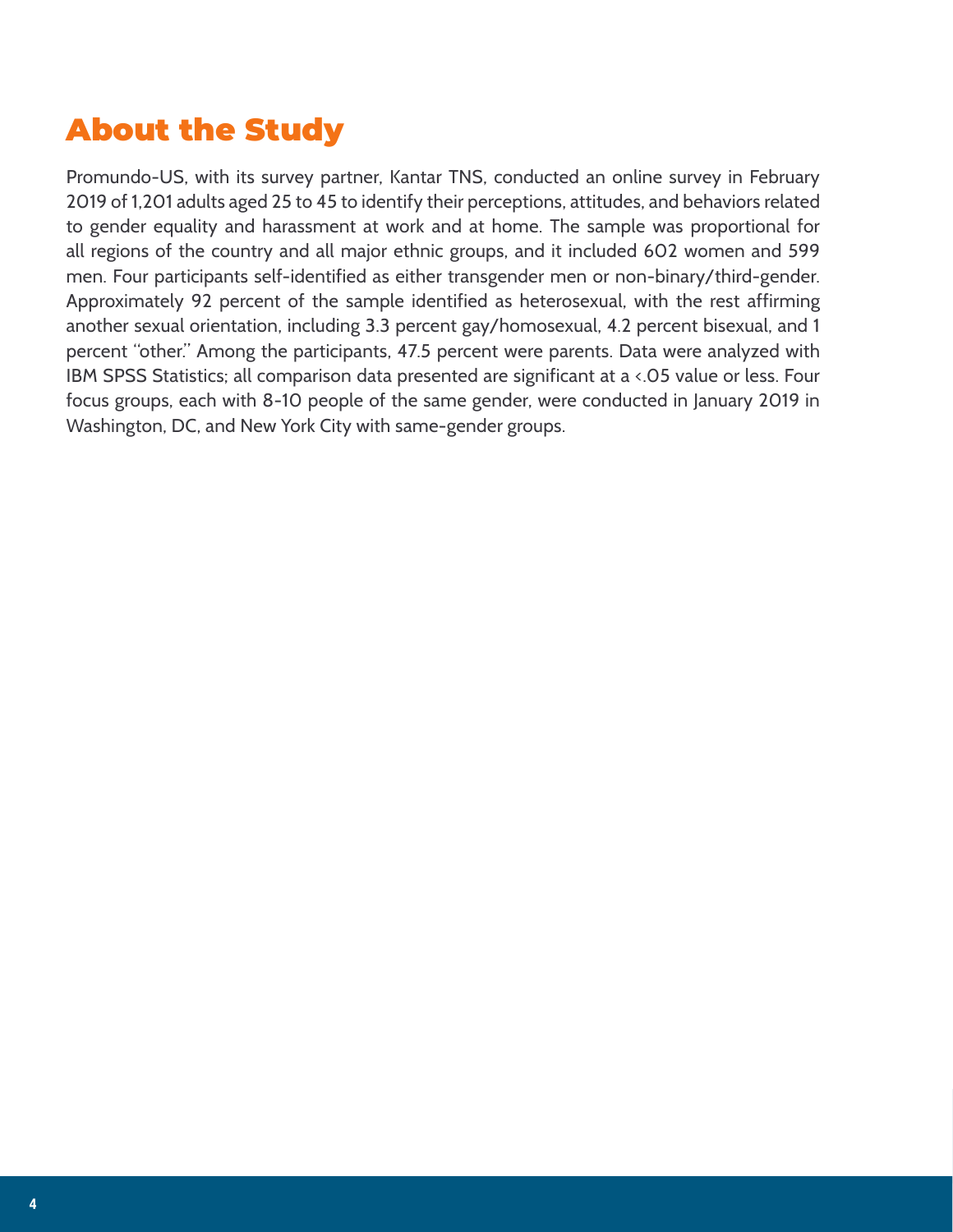# Executive Summary

Most men support women's leadership in political and professional domains, understand that barriers exist to achieving this, and express interest in being active allies and partners for gender equality. When it comes to women's leadership, more specifically, 70 percent of men believe there should be more women in positions of political power, and 60 percent of men support having more women leaders in their workplace. Two-thirds of men agreed that women continue to face "major barriers" in their chosen professions. At home, 88 percent of men affirm they are doing everything they can to support their partner's career.

However, when it comes to individual action and how far men are willing to go to advance gender equality, women report that men overstate their efforts to be allies and lack an understanding of the issues women face. **While 77 percent of men report doing "everything they can" to support gender equality at work, only 41 percent of women agree.**

**What about collective action for change, like #MeToo?** While some felt the movement was overdue and raised awareness of important issues, many men and women seem fatigued – and maybe even threatened – by these social movements. Nearly 60 percent of men and 46 percent of women feel #MeToo, #TimesUp, and all the attention to sexual harassment has "gone too far." In the same survey, 50 percent of men and 40 percent of women felt the discussion on lesbian, gay, bisexual, transgender, and queer (LGBTQ) rights had gone too far as well.

Even if there is some fatigue about the social movements in this space, women clearly want tangible action from men, particularly for them to call other men out when acting in sexist or discriminatory ways. Even though 48 percent of men agree that in the past year they've become more aware of discrimination faced by women in the workplace, nearly 60 percent of women and men agree **it's rare to see men speak out against discrimination against women. The good news is men say they want to do something. The bad news is they are not doing enough. It's time to turn intention into action.**

While most men say that they want to support gender equality, they are not necessarily taking steps to reduce gender discrimination and harassment. This brief focuses in on that gap, providing both insights and concrete suggestions for actions men can take to demonstrate their commitment to gender equality at home and at work.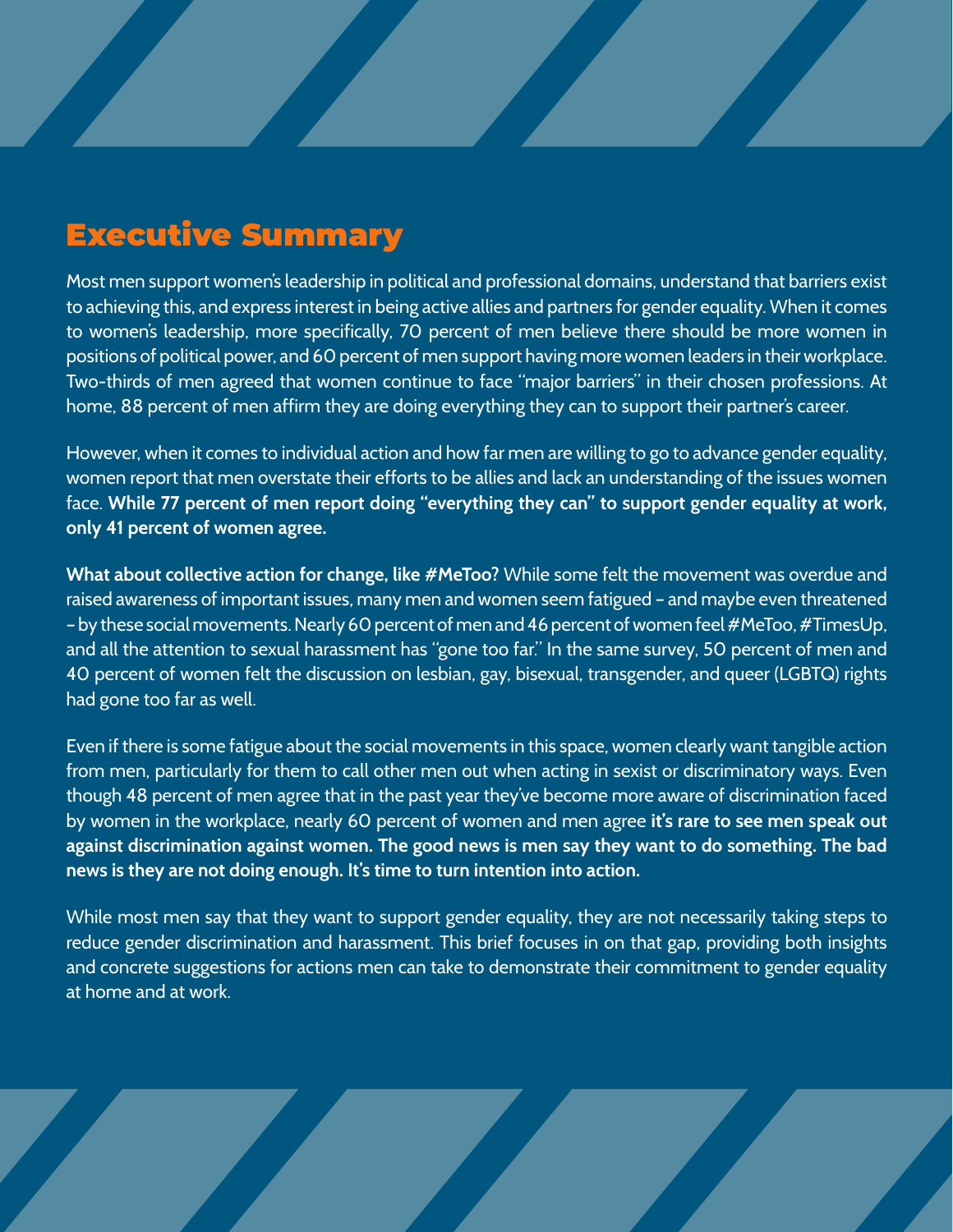**At work and in politics, men support increased female leadership and want to create a more level playing field, but may not fully understand the barriers to this.**

### **The Big Picture: Inequality in the Workplace**

Across 82 large companies, fewer than 5 percent of CEOs are women; in these same companies, men hold 62 percent of managerial positions to women's 38 percent (2017).<sup>2</sup>

As of March 2019, 25 women serve in the US Senate (25 percent of all seats), and 87 women serve in the US House of Representatives (23.4 percent of all seats) (2019). $^3$ 

A recent report from the US Bureau of Labor Statistics found that in 2017, women who were full-time employees only made 82 percent of their male counterparts' salaries (2017).4

Across 82 large companies, entry-level women are 18 percent less likely to be promoted than their male peers (2017).<sup>5</sup>

When it comes to increasing women in positions of leadership, men are largely supportive: 70 percent of men believe there should be more women in positions of political power, and 60 percent support more female leadership in their workplace. Many men support their female partners' professional advancement as well: 88 percent of men reported doing "everything they can" to support their partner's career, and 77 percent of women believe their partner does everything they can at home to support their career.

<sup>2.</sup> Krivkovich, A., Robinson, K., Starikova, I., Valentino, R., & Yee, L. (2017). Women in the workplace 2017. McKinsey & Company. Retrieved from <https://www.mckinsey.com/featured-insights/gender-equality/women-in-the-workplace-2017>

<sup>3.</sup> Center for American Women in Politics. (n.d.). Current numbers. Retrieved February 28, 2019, from <https://www.cawp.rutgers.edu/current-numbers>

<sup>4.</sup> US Bureau of Labor Statistics. (2018, September 28). Labor force statistics from the current population survey. Retrieved February 28, 2019, from <https://www.bls.gov/cps/earnings.htm>

<sup>5.</sup> Krivkovich, A., Robinson, K., Starikova, I., Valentino, R., & Yee, L. (2017). Women in the workplace 2017. McKinsey & Company. Retrieved from <https://www.mckinsey.com/featured-insights/gender-equality/women-in-the-workplace-2017>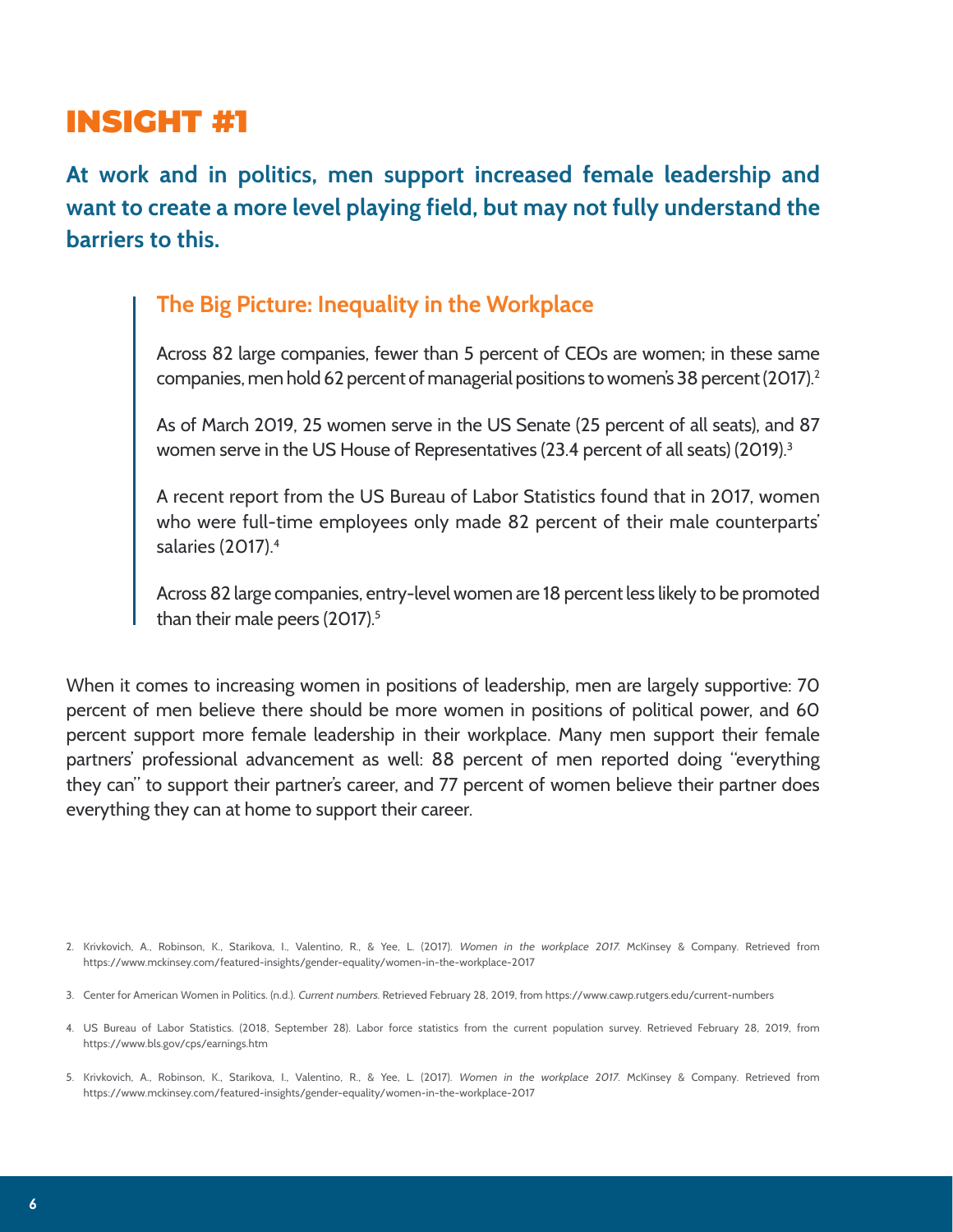Men also acknowledge that obstacles to women's equality exist: two-thirds of men agree that women continue to face "major barriers" in their chosen professional fields, and 48 percent believe it's "easier to get your dream job if you're a man."

However, they struggle to recognize and name day-to-day acts of gender discrimination in their own workplace. While 42 percent of employed women reported experiencing some sort of workplace gender discrimination and 38 percent of employed women reported being sexually harassed at work as of 2018,<sup>6</sup> 85 percent of men surveyed didn't perceive a major problem, reporting that their workplace treats women and men equally in terms of pay, promotion, and recruitment; and 77 percent reported sexual harassment is not a problem in their workplace.

Women in the focus groups named a range of issues they face in the workplace, from equal pay to a lack of flexible hours to parental leave. Women, including those who are mothers, say they are frequently passed over for jobs and promotions and are thought to be less committed to their work.

#### "If a guy [asks for what he wants] it's not going to fall back on him. If a woman does it, she's aggressive or whiny or needy."

**Woman, New York City**

#### "Men are still better positioned to advance. There's less stigma to men taking charge."

**Man, Washington, DC**

But this awareness might be shifting. In the survey, 48 percent of men and 52 percent of women reported being more aware of discrimination women face in the workplace than they were one year earlier. Men and women in the focus groups also reported being more educated about acceptable workplace behaviors today compared to one year ago.

# 48% **of men and** 52% **of women reported being more aware of discrimination women face in the workplace than they were one year ago.**

<sup>6.</sup> Stop Street Harassment. (2018). The facts behind the #MeToo movement: A national study on sexual harassment and assault. Stop Street Harassment. Retrieved from <http://www.stopstreetharassment.org/resources/2018-national-sexual-abuse-report/>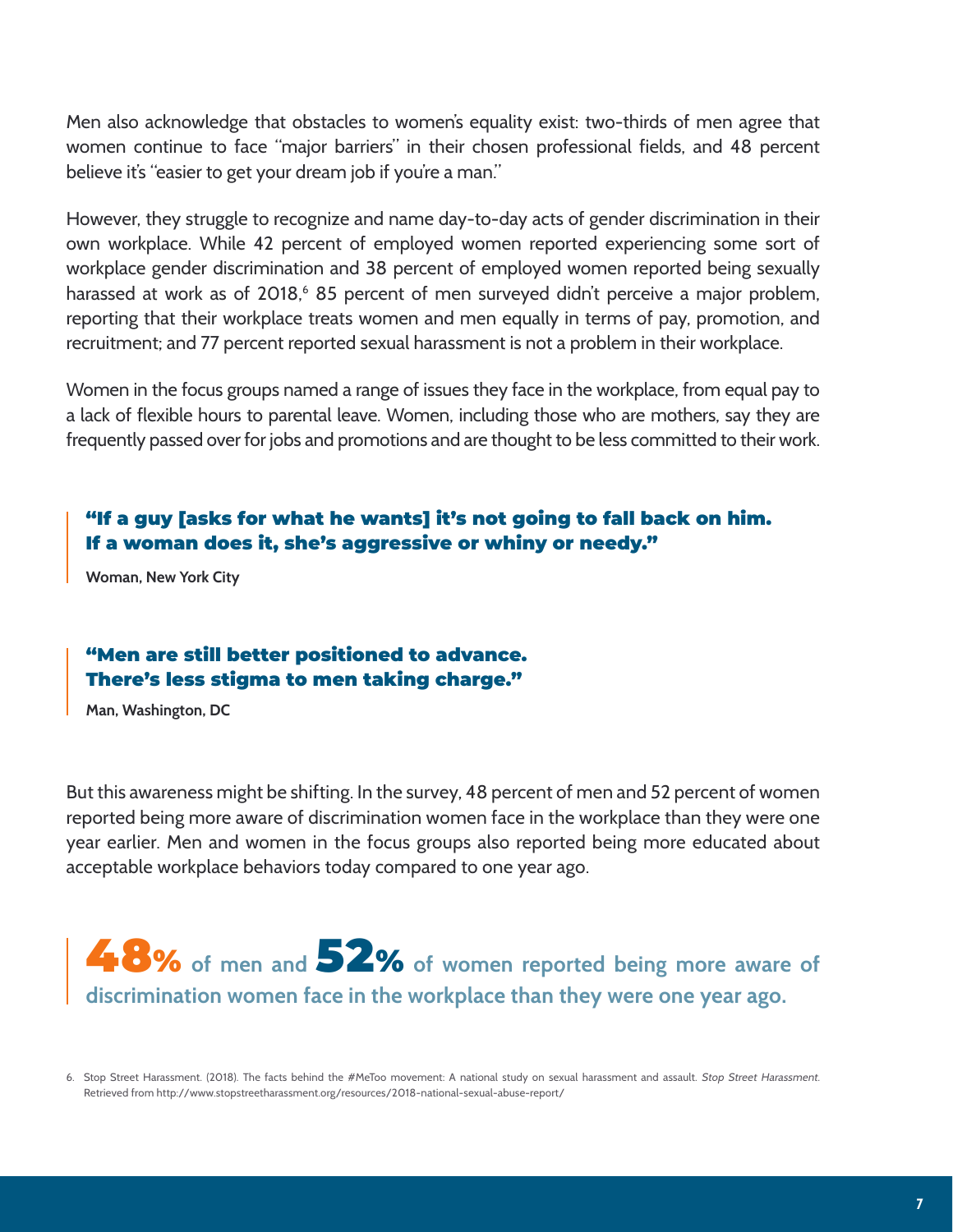### **What Does Race Have to Do With It?**

In the survey, people of color<sup>\*</sup> were more likely to support women and LGBTQ+ folks ascending to leadership positions and to recognize discrimination in the workplace. Understanding how gender inequality intersects with other identities (like race, sexual orientation, religion, and ability) and forms of oppression is critical to advancing equal rights, opportunities, and protections for all people.

#### *Percentage who "strongly agreed" or "agreed" with the following statements:*

#### **"Women still face major barriers to becoming leaders in their fields"**

- 90 percent women of color vs. 79 percent non-women of color
- 77 percent men of color vs. 63 percent non-men of color

#### **"There should be more women in positions of political power"**

- 90 percent women of color vs. 82 percent non-women of color
- 80 percent men of color vs. 67 percent non-men of color

#### **"There should be more LGBTQ people in positions of leadership in my workplace"**

- 66 percent women of color vs. 60 percent non-women of color
- 52 percent men of color vs. 47 percent non-men of color

#### **"There should be more women in positions of leadership in my workplace"**

- 84 percent women of color vs. 71 percent non-women of color
- 70 percent men of color vs. 57 percent non-men of color

In this analysis, people of color include survey respondents who self-identified as African-American/Black, Hispanic/Spanish/Latinx, or American Indian/ Alaskan Native.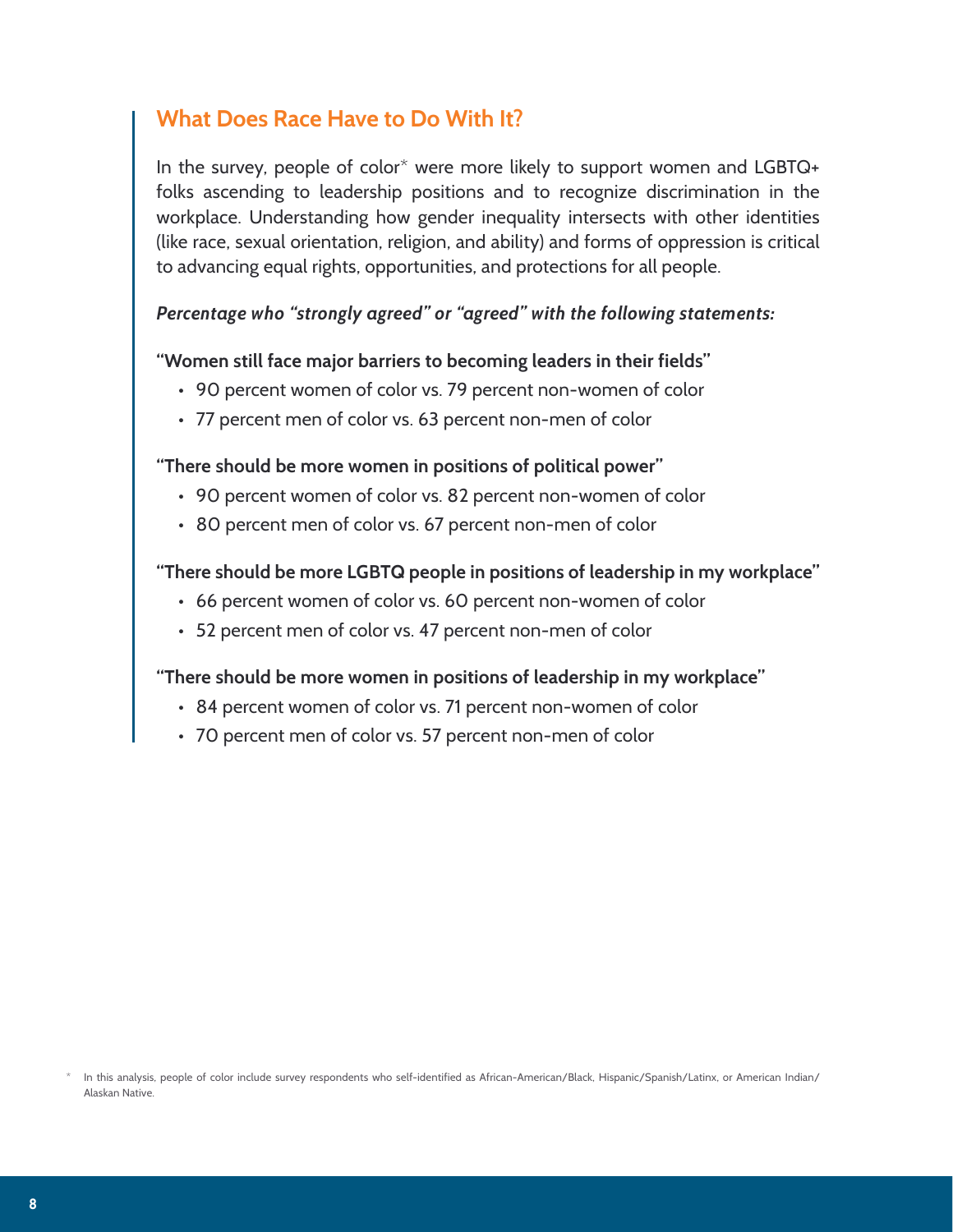## **Women want men to recognize and support gender equality at home and work, but men are still taking on less than their fair share at home.**

The division of household labor is a source of frustration for many women. In households where both partners are working full-time, most women agree they are still disproportionately responsible for household chores. Women reported wanting more support from their male partners in the form of childcare help (48 percent of women who are parents), household chores (58 percent of women living with a male partner), and emotional support (55 percent, same). In focus groups, women also expressed frustration at having to assume the role of project manager and explicitly delegate tasks to their male partners.

#### **The Big Picture: Inequality in the Home**

Women continue to bear the burden of household labor. According to data from the 2016 American Time Use Survey, women spend 50 minutes a day more than men doing household labor, and in any given day, women do household labor 50 percent of the time compared to men doing household labor 22 percent of the time.<sup>7</sup>

Women also reported that men don't fully appreciate the physical and mental labor and "all the things that go on in the background" to keep a household running smoothly, such as coordinating household labor and tasks and managing children's schedules.

#### "Guys don't have a clue about how many balls we're juggling."

**Woman, Washington, DC**

"I just had this conversation two nights ago with my husband because I'm really irritated that I do so much more in the house than him. We have a small apartment so it's not like you can't see all the stuff that has to be done."

**Woman, New York City**

7. US Bureau of Labor Statistics. (n.d.). American Time Use Survey. Retrieved February 28, 2019, from [http://www.bls.gov/tus](https://www.bls.gov/tus/)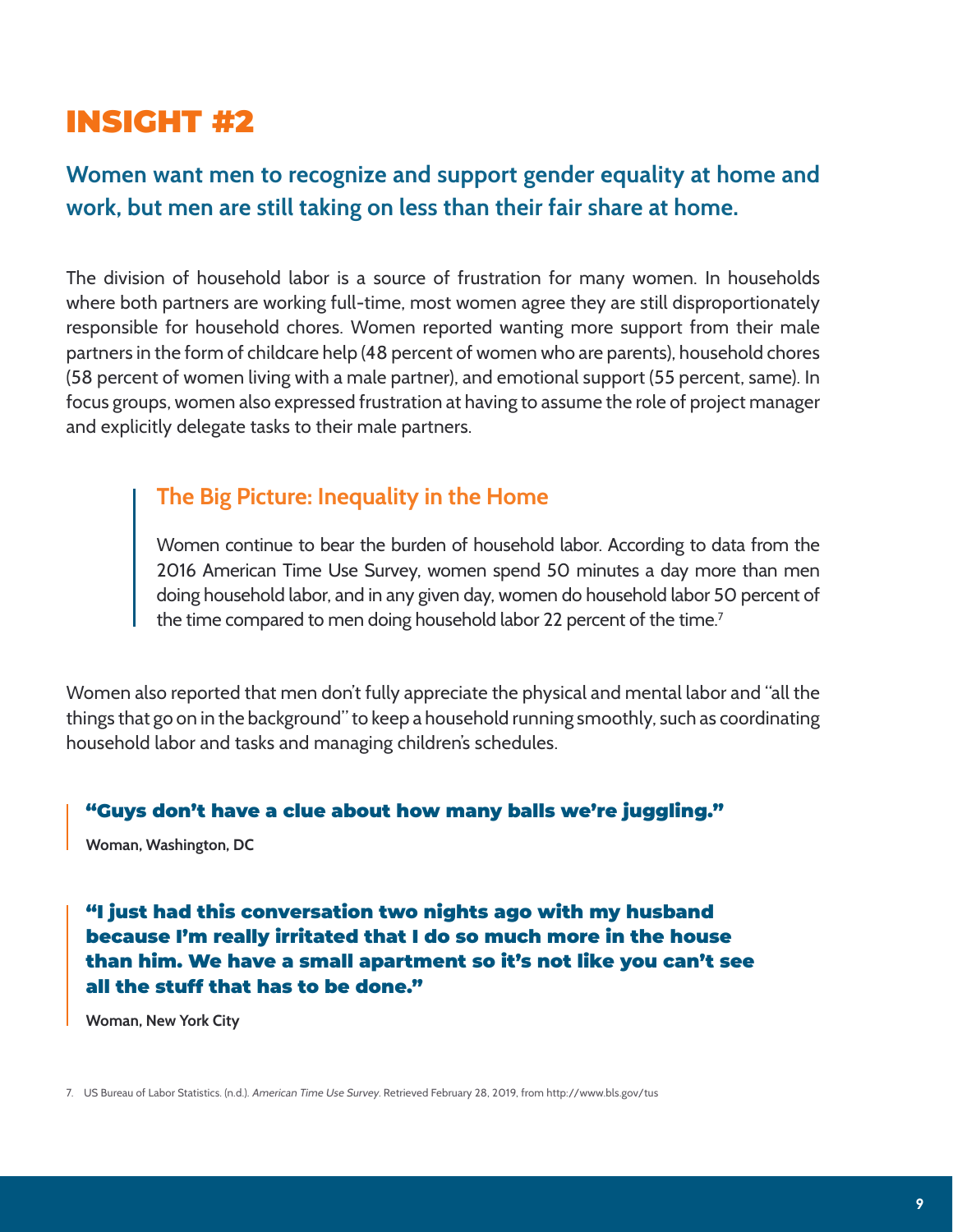Millennial men (aged 25 to 34) were more likely than Generation X men (aged 35 to 45) to report their wife/partner wants too much from them in terms of childcare (43 percent versus 30 percent) or household labor (40 percent versus 28 percent). Fifty-four percent of millennial men also reported doing more household work than they get credit for, yet 45 percent of millennial women believe their partner gets more credit than they deserve. **This suggests that younger women expect more equality from their male partners when it comes to caring for the home than older generations, and that men have perhaps not gotten that memo.**

Men and women who are parents also reported some striking disconnects between their perceptions. Forty-eight percent of women who are parents reported the amount of household chores their partner does is unfair to them, and 40 percent reported the same on childcare, while only 24 percent and 22 percent of men who are parents reported that the amount of household work and childcare they do, respectively, is unfair to their partner.

48% **of women who are parents reported the amount of household work their partner does is unfair to them, but only...**

24% **of men who are parents said that the amount of household work they do is unfair to their partner.**

On a positive note, men in the focus groups reported a willingness to be more involved in their children's lives, and may be taking some strides in doing so. In the survey, one in three fathers reported turning down opportunities to take on more leadership in the workplace because of family responsibilities, indicating there may be a shift around men's ideas of their roles as fathers and caregivers.

#### "I want to play more active role in my kids' lives. I want to take my kids to T-ball and go to my daughter's kindergarten class."

**Man, New York City**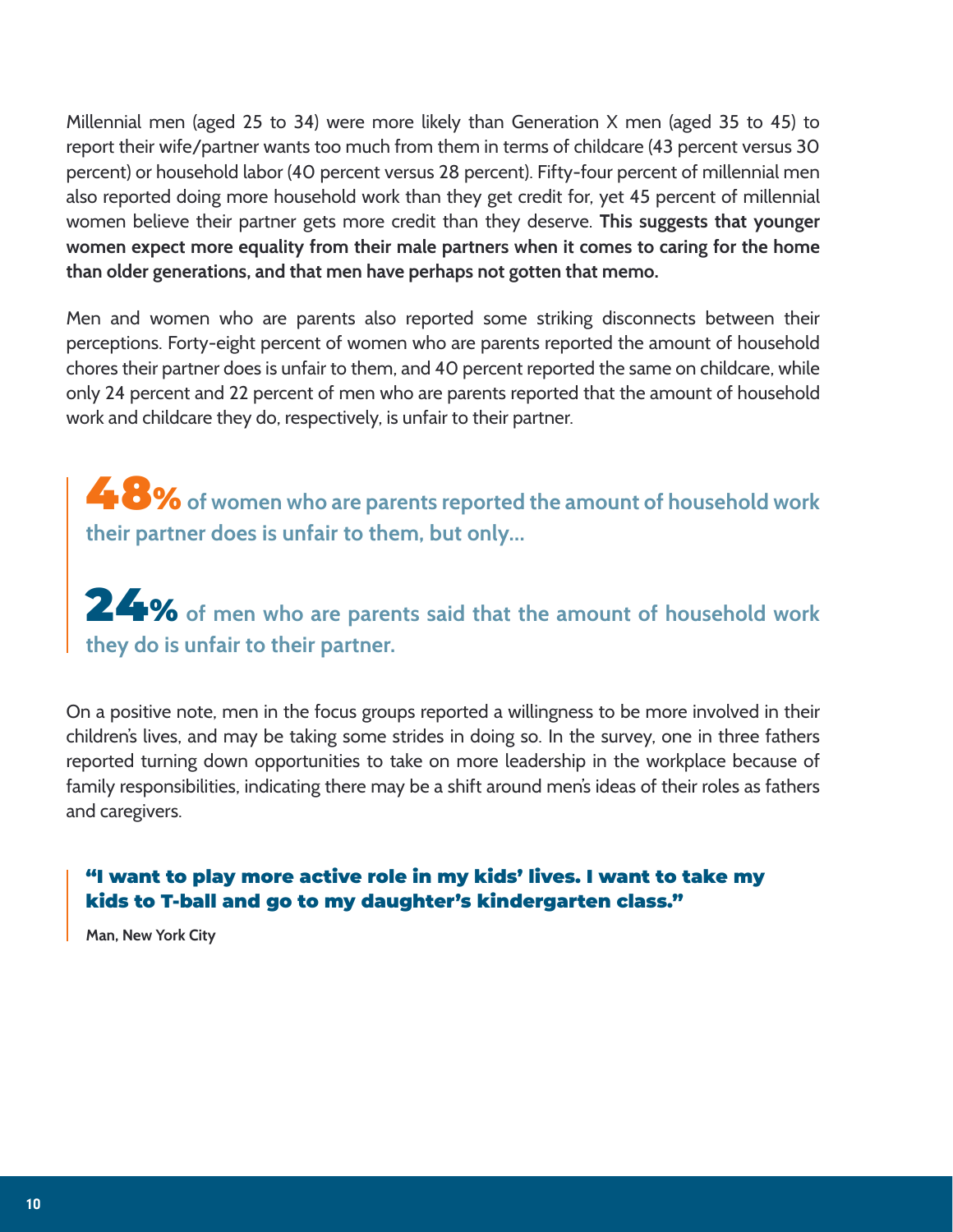## **While men and women support efforts to end sexual harassment and assault, there is still confusion about what exactly constitutes sexual harassment.**

#### **The Big Picture: Harassment**

A survey of 27 institutions of higher education revealed that 28 percent of college-aged women and 5.4 percent of college-aged males were targets of attempted or completed sexual assault between 2012 and 2015.<sup>8</sup>

Twenty-two percent of women report being sexually harassed at work compared to 7 percent of men (2017).<sup>9</sup>

Importantly, experiences of sexual harassment and assault often have serious mental health consequences that linger for years. A 2015 study found experiences of harassment were linked with poor sleep quality and hypertension, whereas experiences of assault were highly correlated with depression and poor sleep quality (2019).<sup>10</sup>

In focus groups, men reported feeling generally positive about the conversation started around #MeToo, a social media-driven movement through which many women have publicly shared their own experiences of sexual harassment and assault; some said it increased their awareness of how prevalent harassment is in women's lives. Women in the focus groups felt the #MeToo movement was long overdue and that they were finally being heard. Several said #MeToo opened their eyes to some of the subtler forms of sexual harassment they had been experiencing – and in some cases had normalized, or even had begun to blame themselves for – for years.

#### "As a female, you have to question, 'Was I flirting?' You know you weren't. But society has made it so you have to question things like, 'Was I flirting because I looked at him for two seconds longer?' That kind of stuff in the workplace still exists."

**Woman, New York City**

- 8. Cantor, D., Fisher, B., Chibnall, S., Bruce, C., Townsend, R., Thomas, G., & Lee, H. (2015). Report on the AAU campus climate survey on sexual assault and sexual misconduct. Westat. Retrieved from [https://www.aau.edu/sites/default/files/AAU-Files/Key-Issues/Campus-Safety/AAU-Campus-Climate-Survey-](https://www.aau.edu/sites/default/files/AAU-Files/Key-Issues/Campus-Safety/AAU-Campus-Climate-Survey-FINAL-10-20-17.pdf)[FINAL-10-20-17.pdf](https://www.aau.edu/sites/default/files/AAU-Files/Key-Issues/Campus-Safety/AAU-Campus-Climate-Survey-FINAL-10-20-17.pdf)
- 9. Gramlich, J. (2017, December 28). 10 things we learned about gender issues in the U.S. in 2017. Pew Research Center. Retrieved from [http://www.pewresearch.](http://www.pewresearch.org/fact-tank/2017/12/28/10-things-we-learned-about-gender-issues-in-the-u-s-in-2017/) [org/fact-tank/2017/12/28/10-things-we-learned-about-gender-issues-in-the-u-s-in-2017/](http://www.pewresearch.org/fact-tank/2017/12/28/10-things-we-learned-about-gender-issues-in-the-u-s-in-2017/)
- 10. Thurston, R. C., Chang, Y., Matthews, K. A., von Känel, R., & Koenen, K. (2019). Association of sexual harassment and sexual assault with midlife women's mental and physical health. JAMA Internal Medicine, 179(1), 48–53.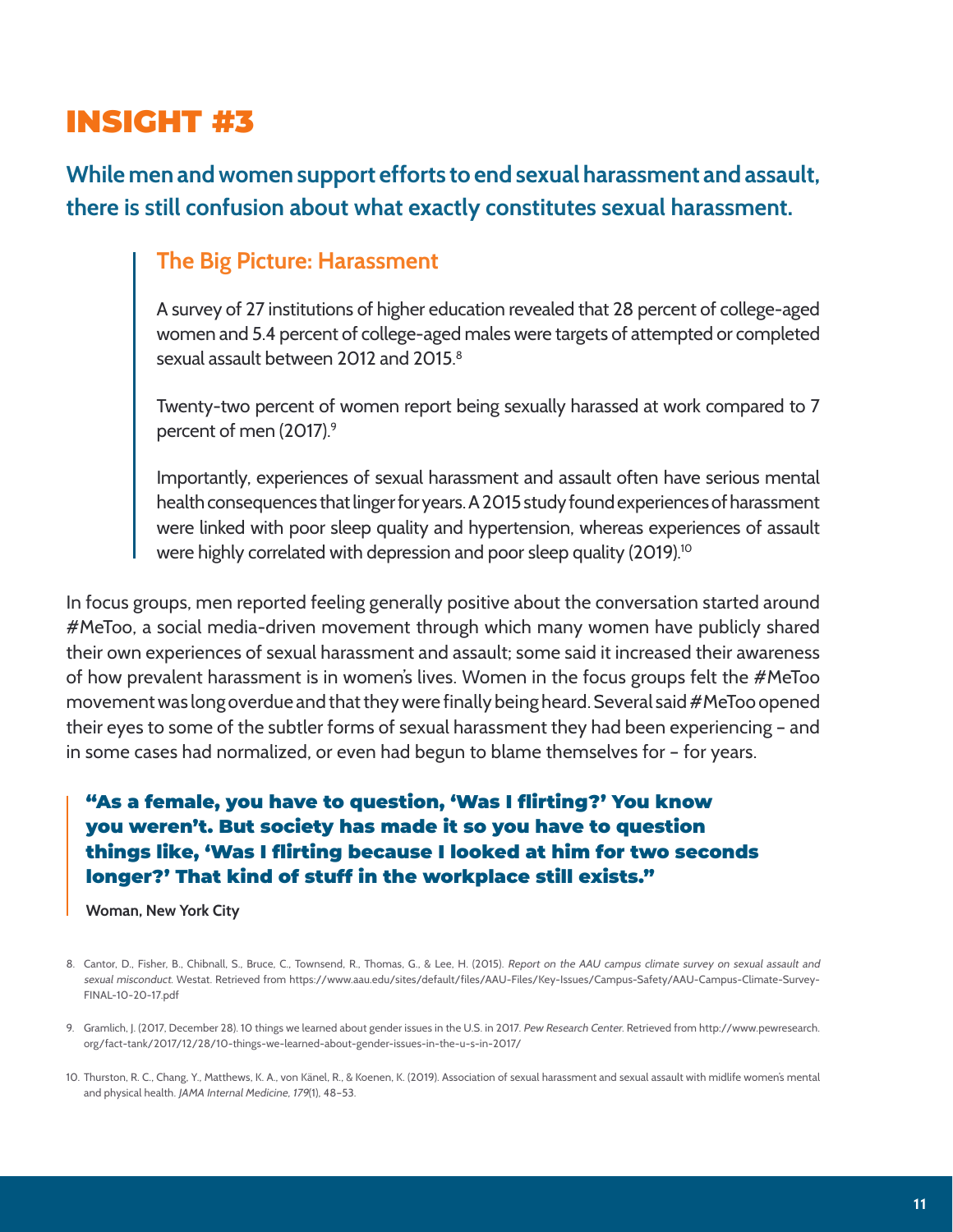However, in the survey, 59 percent of men felt that "#MeToo, #TimesUp, and all the attention to sexual harassment has gone too far," compared to 46 percent of women. Some men and women in the focus groups felt that social media had taken the movement to an extreme and turned it into something that discredits "real" victims of sexual harassment. Additionally, both men and women in the focus groups voiced concerns about gray areas and misunderstandings when it comes to knowing what constitutes sexual harassment, with some participants voicing concerns that, now, "anything" could be considered sexual harassment.

#### "I thought [sexual harassment] was just about someone saying something about your looks, but now it's about saying, 'Good morning.'"

**Woman, New York City**

#### "There's a level of hysteria about it in general. It's getting to a point where people are just looking to be offended."

**Man, New York City**

While this is troubling, and highlights a potential backlash and fatigue related to the #MeToo movement, there is some indication that men are more aware of discrimination and more likely to speak out against harassment than they were previously (see Insight #4).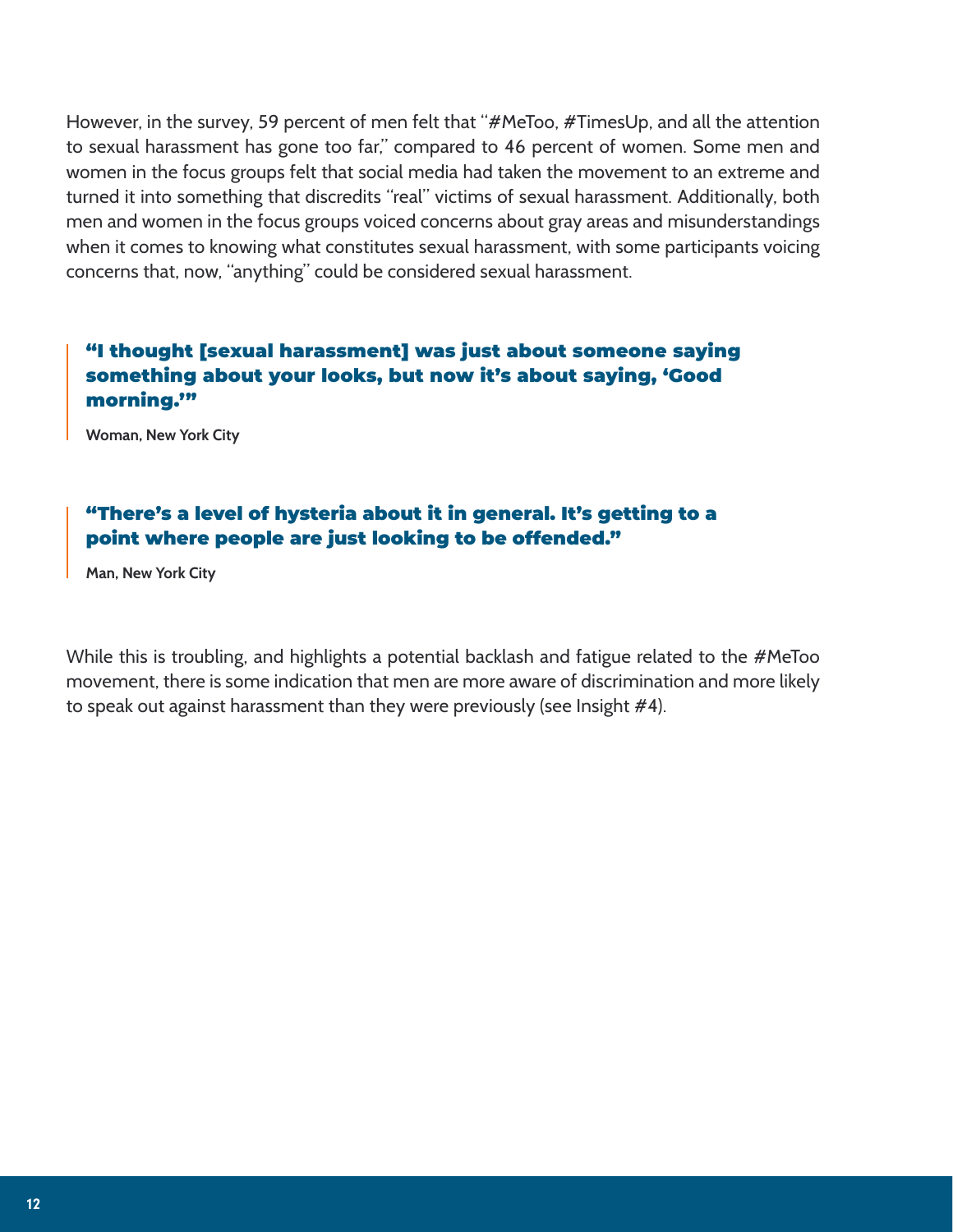**In the past year, men say they have begun to become aware of and act against discrimination against women in many forms. However, many overstate their allyship.** 

In the survey, 48 percent of men reported being more aware of the discrimination women face in the workplace than they were one year earlier. Furthermore, 58 percent of men and 55 percent of women agree that they are more likely to (men) or that men they know are more likely to (women) speak out against sexual harassment now than they were one year ago, and 34 percent of men reported having spoken to a male friend or colleague about gender equality in the last six months.

More specifically, 44 percent of millennial men (aged 25 to 34) and 33 percent of Generation X men (aged 35 to 45) reported having done at least one of the following three actions when having witnessed an instance of 'teasing' or harassing a woman in the last year: "I told the person to stop immediately," "I talked to the woman to provide support afterward," and "I talked to the teaser/harasser afterward."

Out of 12 actions shared in the focus groups on how men can help advance gender equality at work, those with the most agreement among women and men included:

- Let other men know when what they are saying is inappropriate for a work setting
- Point out when credit for an idea or project is due to your female coworker
- Openly defend women who are targets of sexual harassment by male associates
- Advocate for equal pay

Despite this list of steps to take, many men acknowledged that it can be difficult to take action: 35 percent of agree that it's really hard to step in or speak up when they see someone harassing or bullying someone else. Many are also worried about the potential reaction if they try to intervene (and women agree it can be risky): 47 percent of men and 48 percent of women said men who support women's leadership often face a lot of criticism.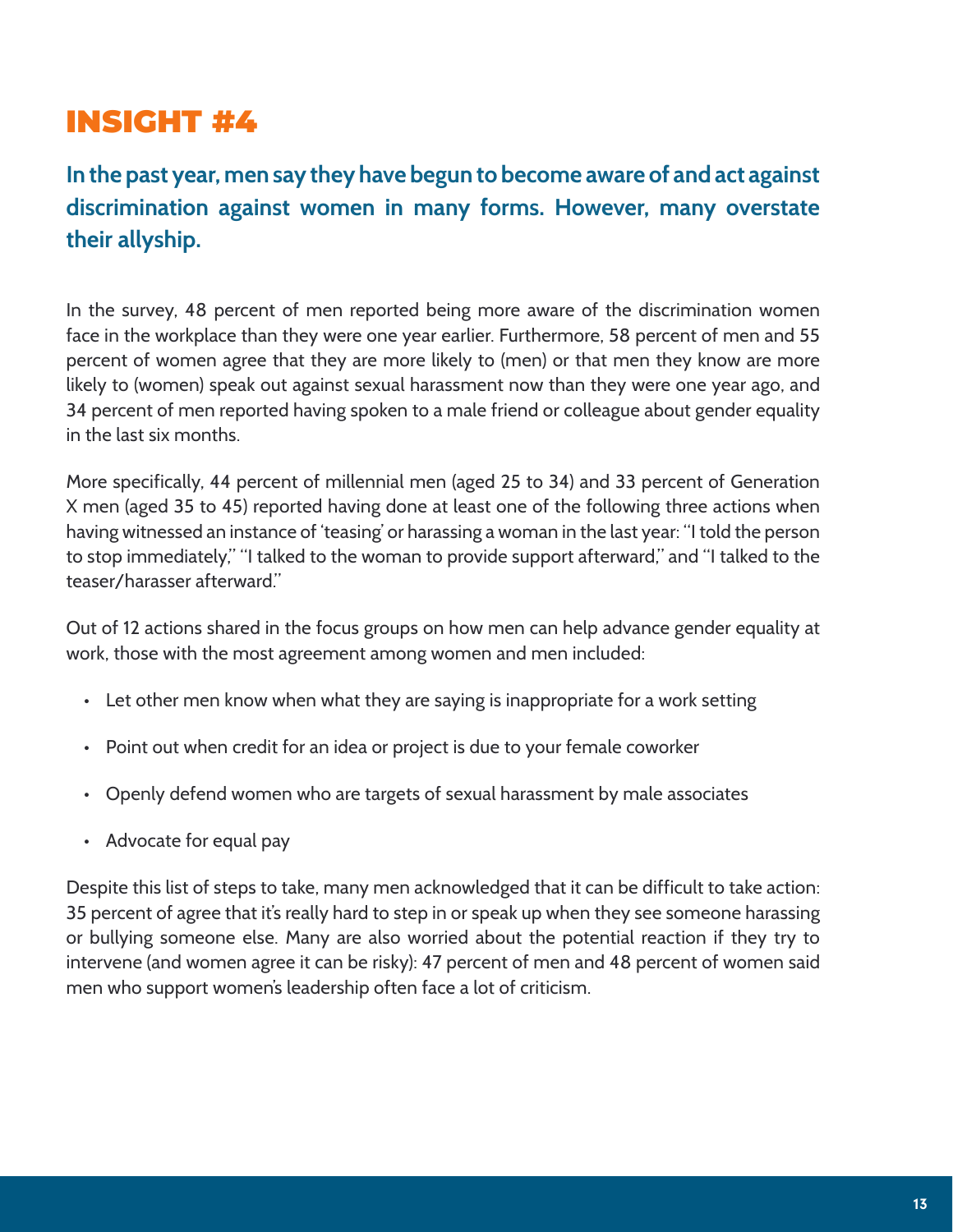**Furthermore, the research shows that men may be exaggerating the extent of the action they are taking.** While 77 percent of men reported doing "everything they can" to support gender equality at work, only 41 percent of women agreed men are doing so. Similarly, when men were asked if they would be a good listener to a woman reaching out about experiences of workplace harassment, 89 percent of men said they would be, but only 58 percent of women agreed that men they work with would be good listeners if they shared an experience of harassment.

Women were interested in men's involvement in promoting gender equality both individually and in terms of workplace policies, but they were skeptical that men would call other men out by speaking up or questioning sexist actions. Female focus group participants, perhaps reflecting the lack of effort and support seen at home, seemed resigned that men wouldn't effectively call out each other's actions and behaviors.

#### "I want men to call out other men, but it's not realistic."

**Woman, New York City**

#### "Men always stick together—other men will back them up."

**Woman, New York City**

# The Allyship Gap: Diverging Opinions

| Men are doing everything<br>they can to advance<br>gender equality in the<br>workplace | while $\overline{\mathbf{Z}}$ $\mathbf{Z}$ $\bullet$ of men said they are |
|----------------------------------------------------------------------------------------|---------------------------------------------------------------------------|
|                                                                                        | only <b>4 3</b> % of women agreed that men are                            |
| Men at my work would be<br>good listeners to a woman<br>reaching out about an          | while 89% of men said they would be                                       |
| experience of workplace<br>harassment                                                  | only 58% of women agreed                                                  |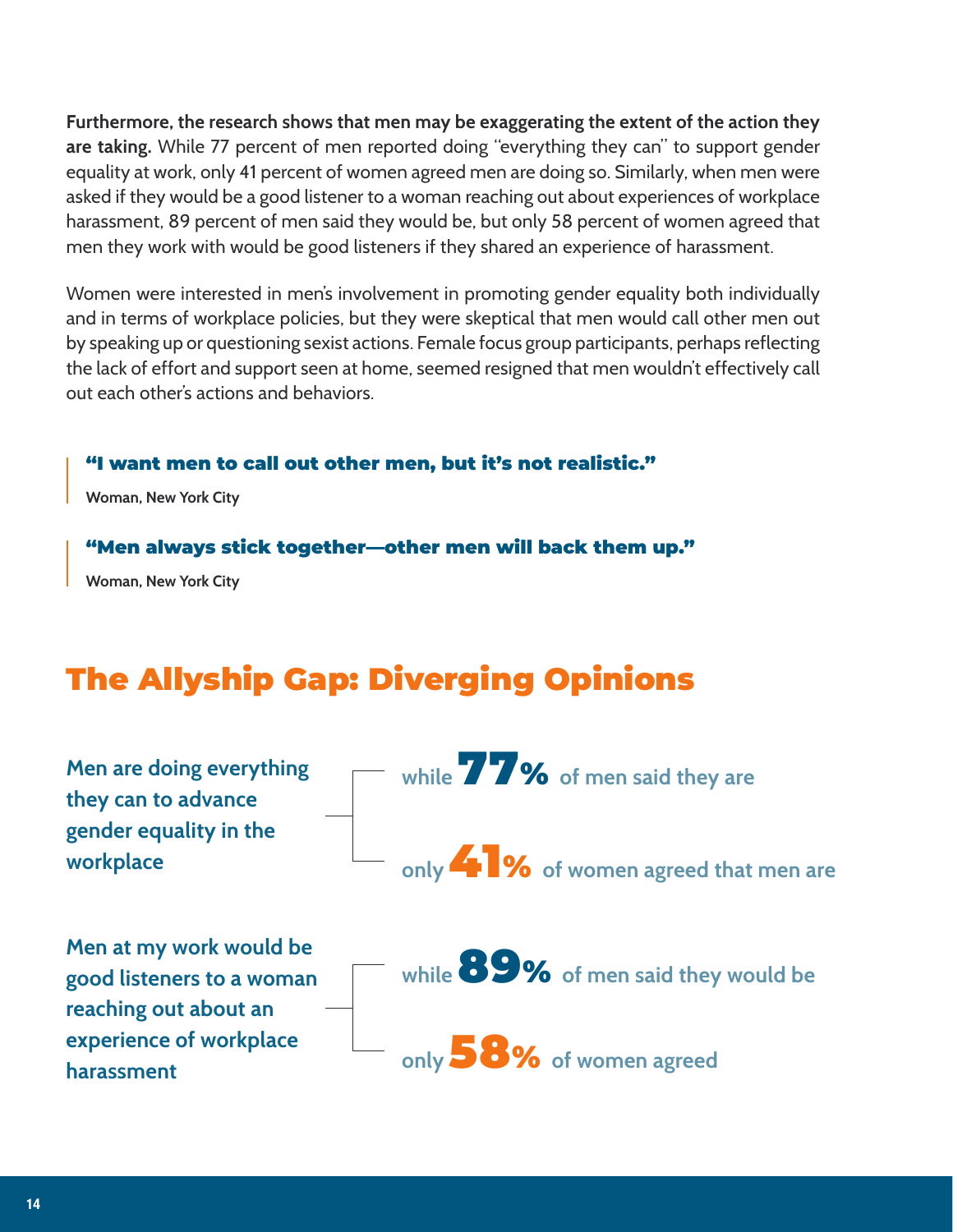While men are taking steps to prevent discrimination and harassment, there are still perceived barriers to doing so, and more work is needed to close the gap between men's intentions around being allies and partners for gender equality and what women are asking of them when it comes to taking action.

# Summary and Recommended Action

**Most men want to be allies for gender equality, and many think they already are — but women aren't convinced. It's time for men to close this "allyship gap" and move from intention to thoughtful action.**

Most men surveyed support women's increased participation and leadership in politics and at work and are interested in being active allies for gender equality. However, what this allyship looks like – and how far men are willing to go to be allies – remain unanswered. **It is concerning that many men understate barriers for women and overstate their current support as allies for gender equality, suggesting the need for and importance of closing the gap between what men think they're doing and what women want them to do.**

Workplace and government policies and education, health, and justice or legal systems that support equality, do not allow for discrimination, and protect all individuals are needed to make national progress. Individual action in public and private spaces is also needed. These efforts must also include men's introspection, listening, and learning to inform thoughtful and effective action, including speaking out to men when they witness discrimination and harassment.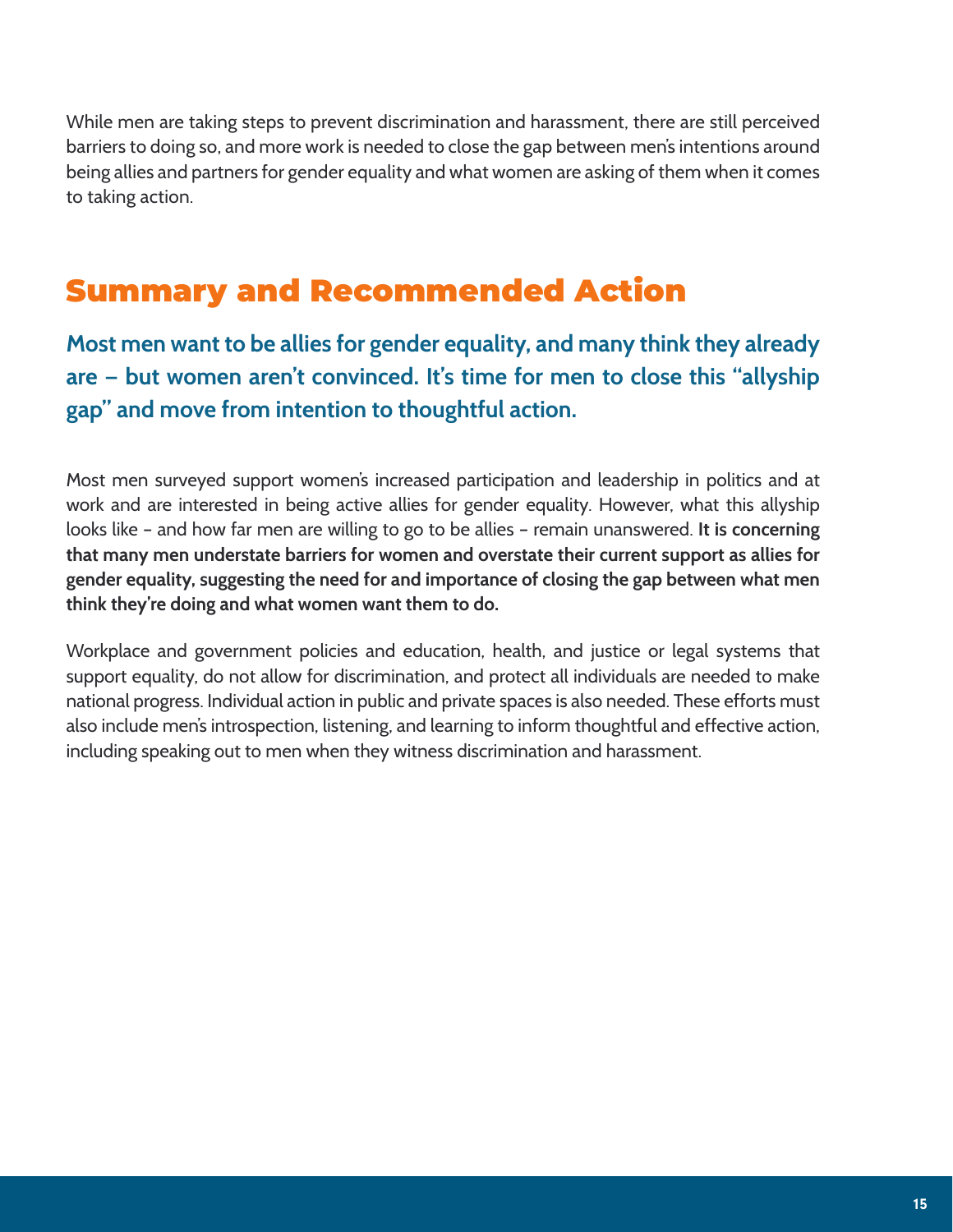# ROAD MAP FOR MALE ALLYSHIP

Based on the focus group and survey data and drawing on Promundo's global experience engaging men and boys as full partners with women to advance gender equality, Promundo developed a "Road Map for Male Allyship." This list is intended to speak directly to men and boys seeking to become better allies, partners, friends, and people. Promundo invites men, boys, and all individuals to join the conversation, learn, reflect, listen, and ultimately, take action for women's rights and gender equality.

Here's how men can become better allies for gender equality at work and at home. Women in the study were clear that they want men to:



# Listen better. Seek opportunities to hear women's stories, acknowledge their experiences, and inform other men.

- How? Practice active listening ("What I think I hear you saying is..." and "I can only imagine what that must have been like …"). Speak from your own experience. Ask questions, and don't interrupt. Acknowledge the limits of your ability to understand what women or individuals of other gender identities may experience.
- Why? Eighty-nine percent of men think they'd be a good listener if a woman told them about an experience of harassment. When women were asked if men they work with would be a good listener in this case, only 58 percent agreed. It's time to hone those listening skills, men.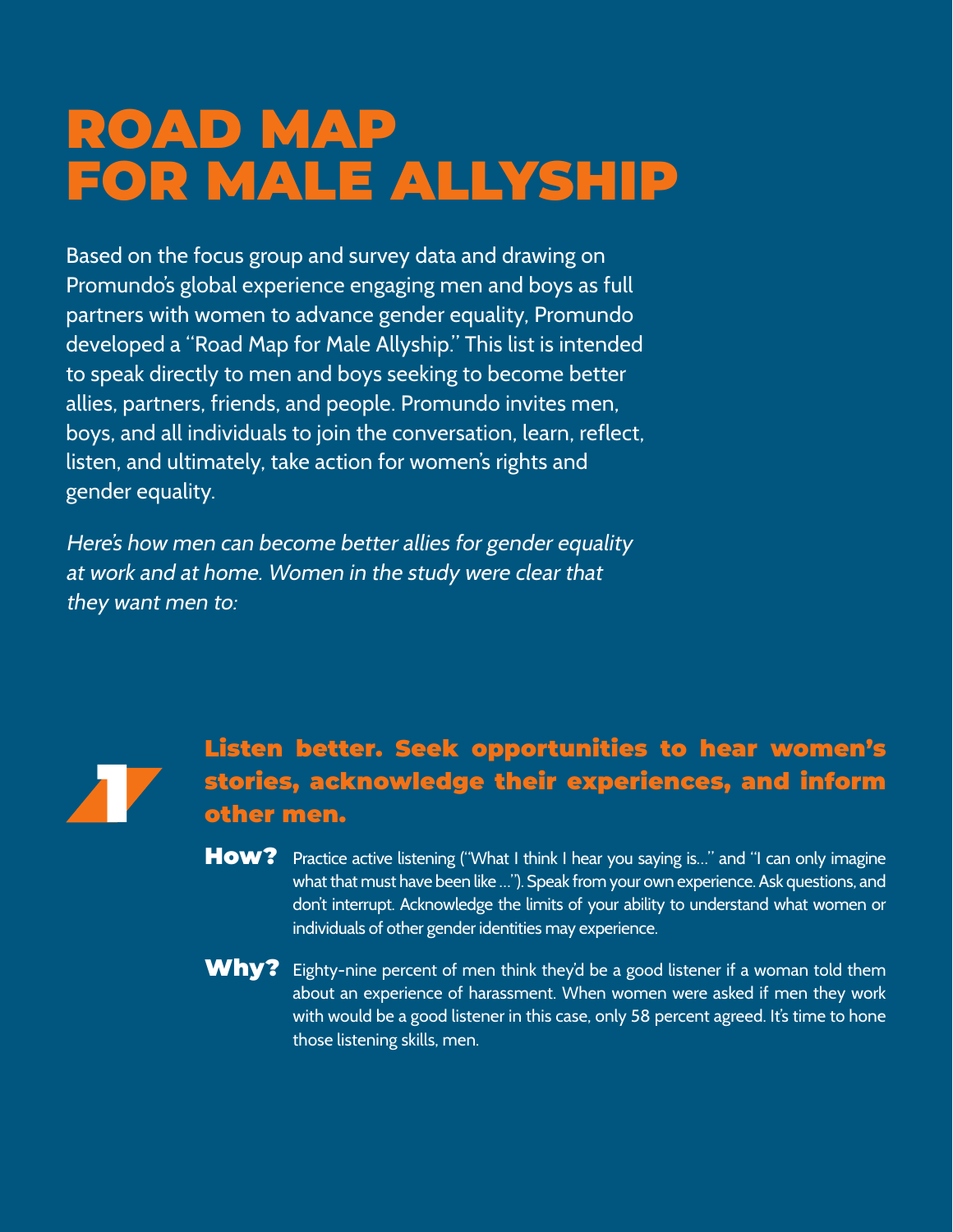

# Reflect on your own power and privilege as a man.

- How? Educate yourself on how gender inequality intersects with other identities (like race, sexual orientation, religion, and ability) and forms of oppression. Challenge sexist, homophobic, and transphobic attitudes in the workplace and support equal rights, opportunities, and protections for all people. Listen to individuals with different identities from your own and use respectful language in all interactions. Read, watch, and discuss stories of individuals who have faced multiple forms of discrimination, and take them seriously without becoming defensive.
- Why? All of our identities have implications on our lived experience and on the discrimination and harassment we may face. It's important to recognize this and take thoughtful action, as well as to use the privilege and power you have to create space for others.



## Credit ideas to those who came up with them, especially to female coworkers who are often overlooked. It's not about special treatment – it's about fairness.

- How? Name names of colleagues who worked on a project or came up with an idea. Emphasize a good idea when you hear it, mention it in front of those in charge, and correct them when they misattribute credit ("I want to build on [name's] idea and affirm that…" or "[Name] had a really good idea and I'd like to acknowledge that.").
- Why? Eighty-five percent of men agreed their workplaces treat men and women equally in terms of recruitment, pay, and promotion, but we know that women are still under-represented and paid less than their male colleagues. It's time to step up to close that gap.



# **4 Advocate for women's leadership and equality in the workplace and for pay equality, even if it's unpopular.**

- How? Challenge obstacles and stereotypes that limit women's advancement. Schedule a meeting with your human resources department or your supervisor about pay transparency and employee review procedures. Encourage adjustments to remove bias and advance equality and safe, supportive workplaces (which includes parental leave and confidential reporting structures for sexual harassment).
- Why? Sixty percent of men think there should be more women in positions of leadership at work, and nearly half of men and women agree that men who support women's leadership often face criticism. It's time to do your part to help make this a reality, even if it's unpopular.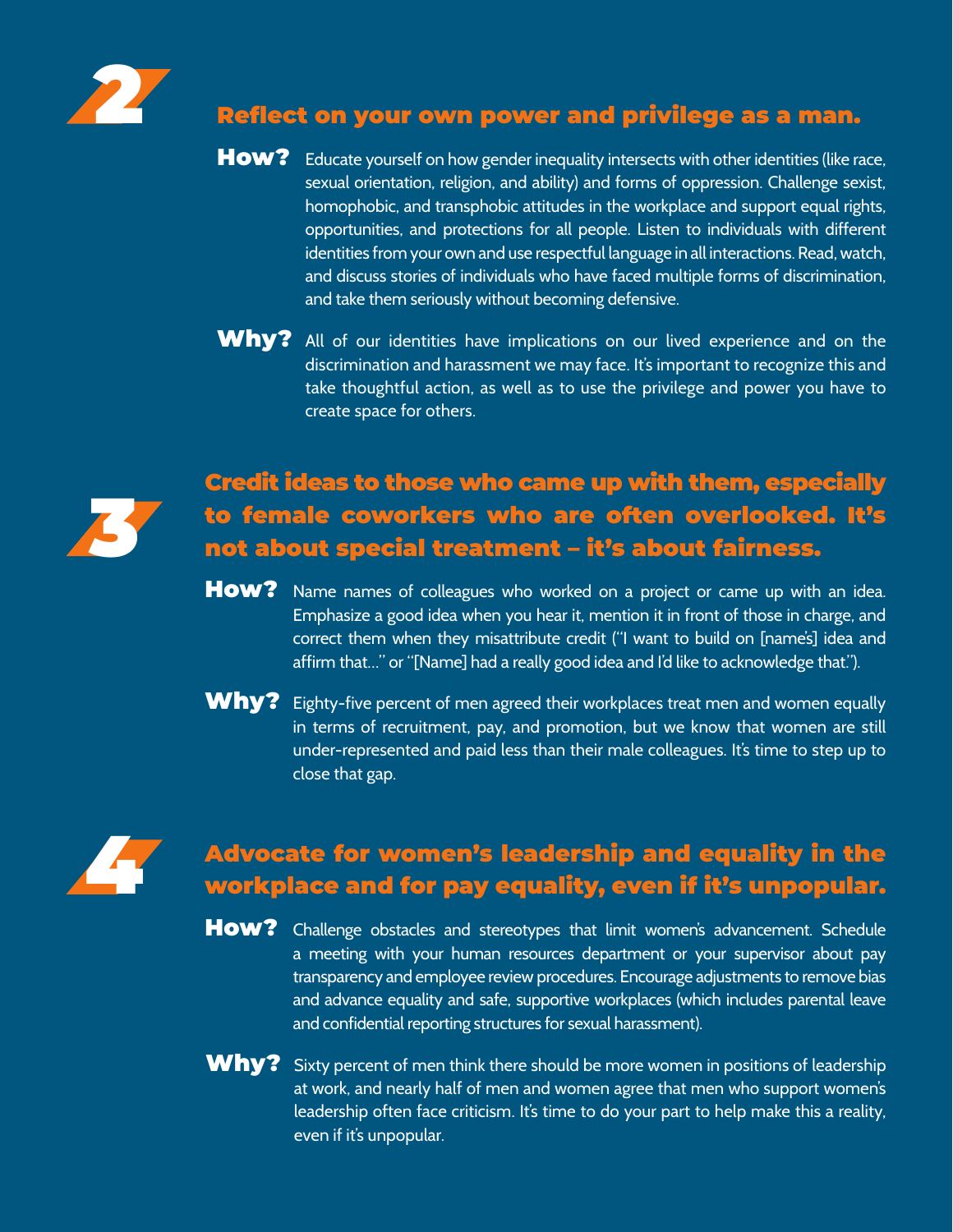

## 5 Speak up when you hear sexist language, and call other men out when they use it.

- How? Step in and make it clear that you don't support sexist language or jokes. Call it out as sexist (or racist, homophobic, etc.), ask the person to explain the "joke" and tell them why it's inappropriate, or use another strategy to let other men know when what they are saying is inappropriate (for example, "Hey, [name], I don't think that's cool to call her that…").
- Why? Even though 48 percent of men agree they have become more aware in the past year of discrimination faced by women in the workplace, nearly 60 percent of women and men agree it's rare to see men speak out against discrimination against women. It's time to put intention into action.



# Learn to live with discomfort. Being an ally is about making change, not being comfortable.

- How? Remind yourself that it's not about you, and your discomfort in stepping in or speaking up is not greater than the experience of being harassed or discriminated against. Being an ally requires men to listen and to not take it personally when they hear the behaviors of other men being criticized.
- Why? Thirty-five percent of men agree that it's really hard to step in or speak up when they see someone harassing or bullying someone else. Just because something is difficult, though, doesn't mean it's not worthwhile.



## Step up at home. Advocate for work-life balance and paid leave for all caregivers. Men need to be full partners in childcare and chores.

- How? Ask your partner what you can do to have an equal partnership at home. Have a discussion about what you both spend your time on and how to create a plan that works for you both to thrive. Remember: pay attention not only to the chores themselves but also to who's responsible for remembering appointments, paying the bills, making the grocery list, and more. Advocate for paid leave for all workers for the care of young children and the care of ill or elderly family members. Ask for on-site child care where appropriate, teleworking, and other flexible arrangements that allow better work-life balance.
- Why? Nearly half of women (48 percent) say they need more from their partner when it comes to childcare, and 44 percent say the amount of household work their partner does is unfair (and 26 percent of men agree). We know that women still take on well more than their share. It's time to change that.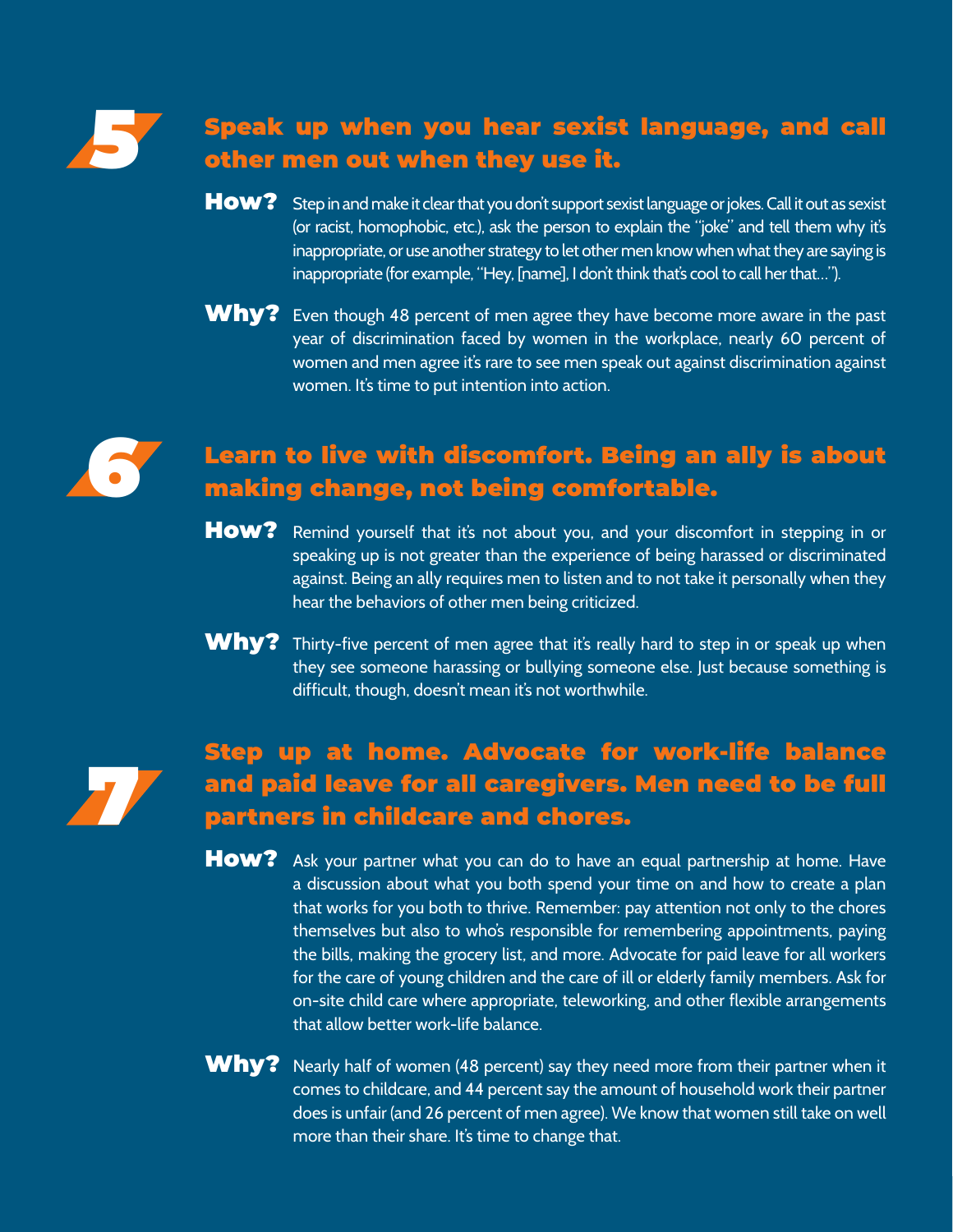

## 8 Volunteer for nonprofit organizations that do good work and support gender equity.

- How? Ask friends and colleagues about nonprofits they love, and search online for local groups that do work you support. Be sure they have organizational values that promote increasing gender equity, ending homophobia and transphobia, ending racism, and reducing male violence.
- Why? Almost every nonprofit organization especially those providing services for underserved people in your community – has limited resources to meet its mission. They value volunteers like you who can help. Be sure to ask in advance what type of volunteer activities work best for them – they are not equipped to handle drop-ins.



# Support diverse female leaders you believe in.

- How? Learn more about political candidates in local and national elections, and show your support, volunteer, and vote for female candidates who align with your values.
- $W$ hy? Seventy percent of men think there should be more women in positions of political power, yet women represent only 25 percent of the US Senate, 23.4 percent of the House of Representatives, 18 percent of state governors, and 22 percent of mayors in cities with over 30,000 residents.<sup>11</sup> It's time to take action.

For more information on what you can do to support gender equality, visit: **www.promundoglobal.org** and **www.futureofmanhood.org**